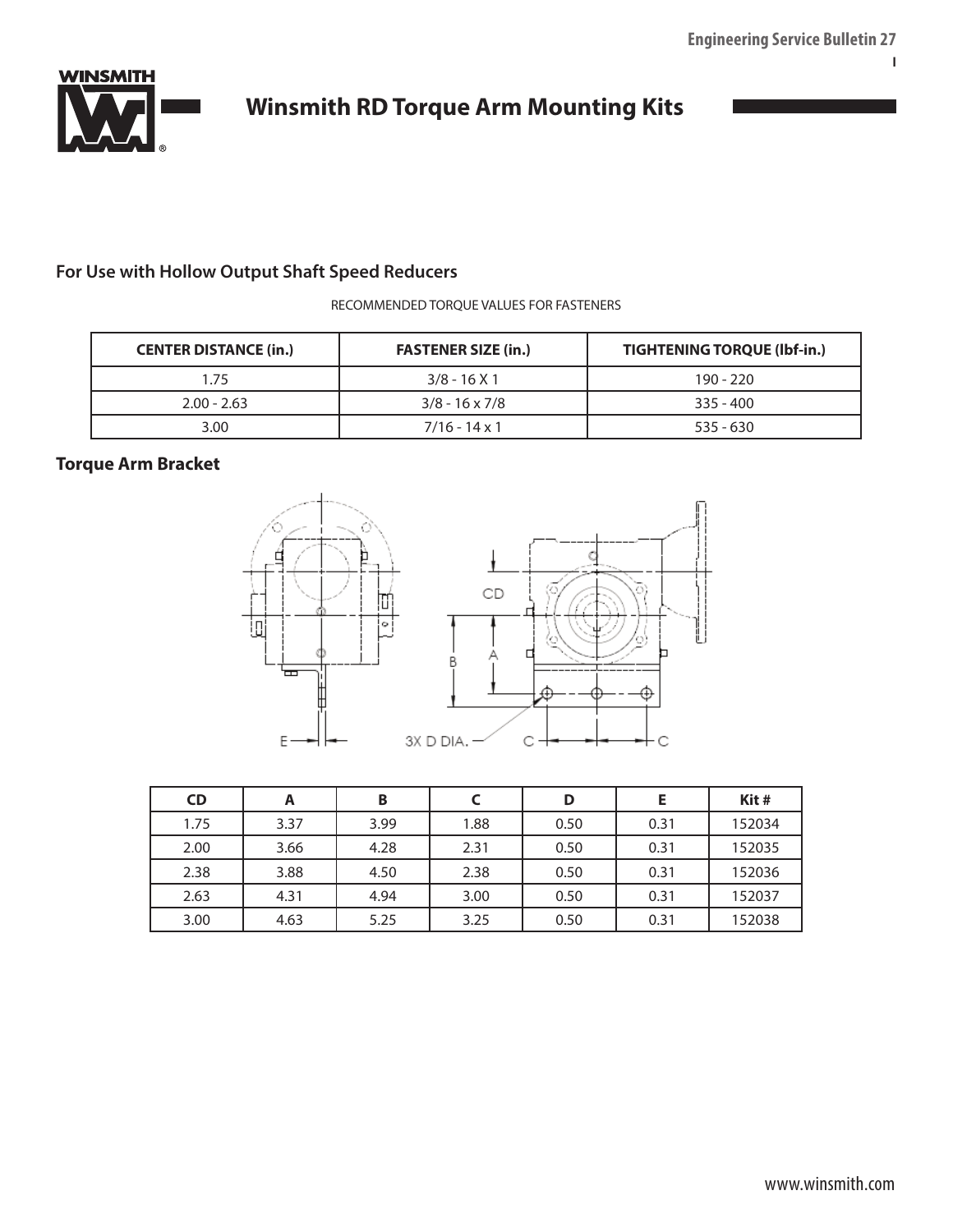

# **Torque Arm Bracket with Turnbuckle**



| <b>CD</b> | A    | B    |      | D    | E    | F    | G    | н    |      | Κ    | Weight-<br>lbs | Kit#   |
|-----------|------|------|------|------|------|------|------|------|------|------|----------------|--------|
| 1.75      | 3.37 | 3.99 | 1.88 | 0.50 | 0.19 | 3.00 | 4.00 | 1.19 | 0.75 | 0.48 |                | 152039 |
| 2.00      | 3.66 | 4.28 | 2.31 | 0.50 | 0.19 | 3.00 | 4.00 | 1.19 | 0.75 | 0.48 |                | 152040 |
| 2.38      | 3.88 | 4.50 | 2.38 | 0.50 | 0.19 | 3.00 | 4.00 | 1.19 | 0.75 | 0.48 |                | 152041 |
| 2.63      | 4.31 | 4.94 | 3.00 | 0.50 | 0.19 | 3.00 | 4.00 | 1.19 | 0.75 | 0.48 |                | 152042 |
| 3.00      | 4.63 | 5.25 | 3.25 | 0.50 | 0.19 | 3.00 | 4.00 | 1.19 | 0.75 | 0.48 |                | 152043 |